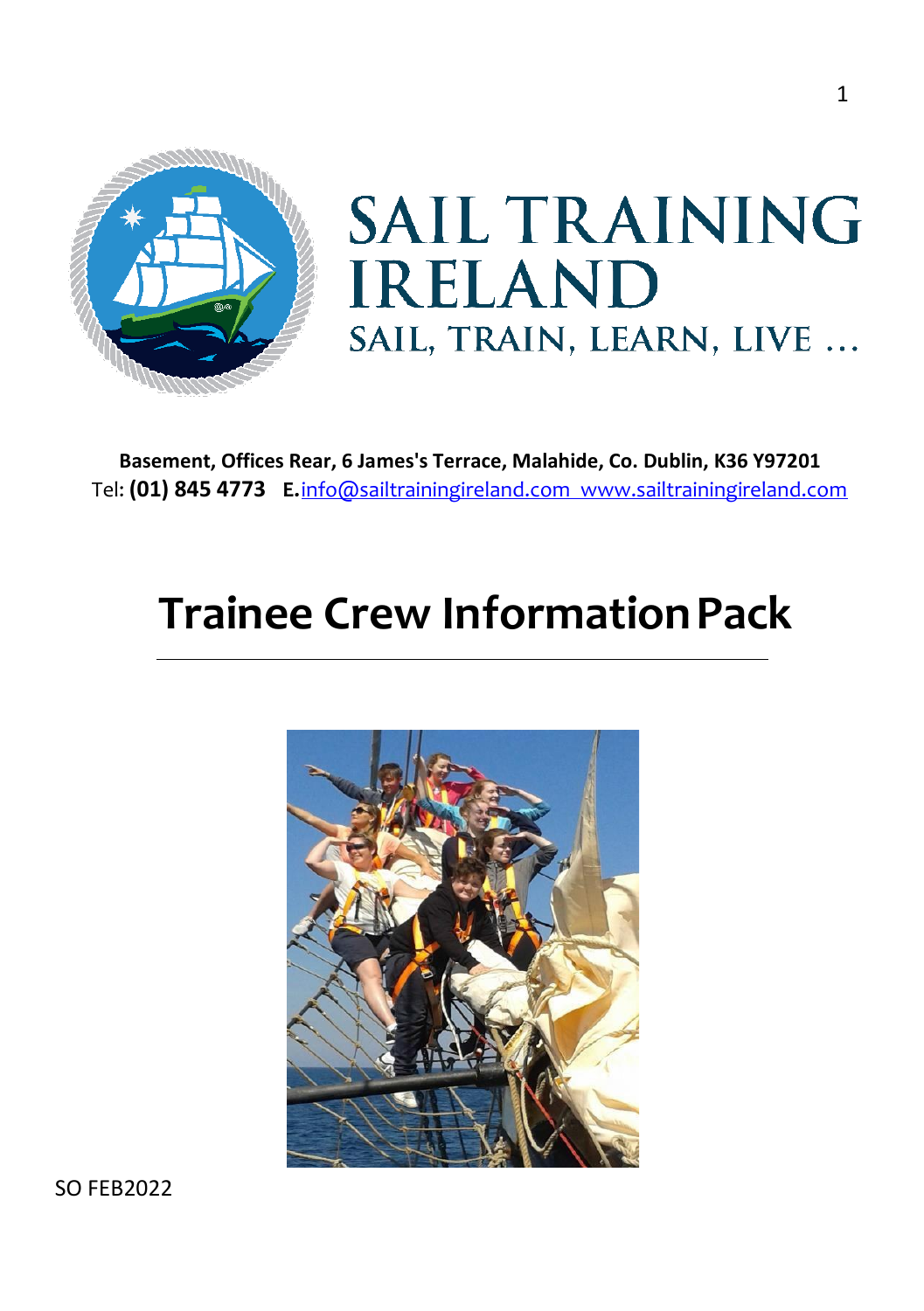## Contents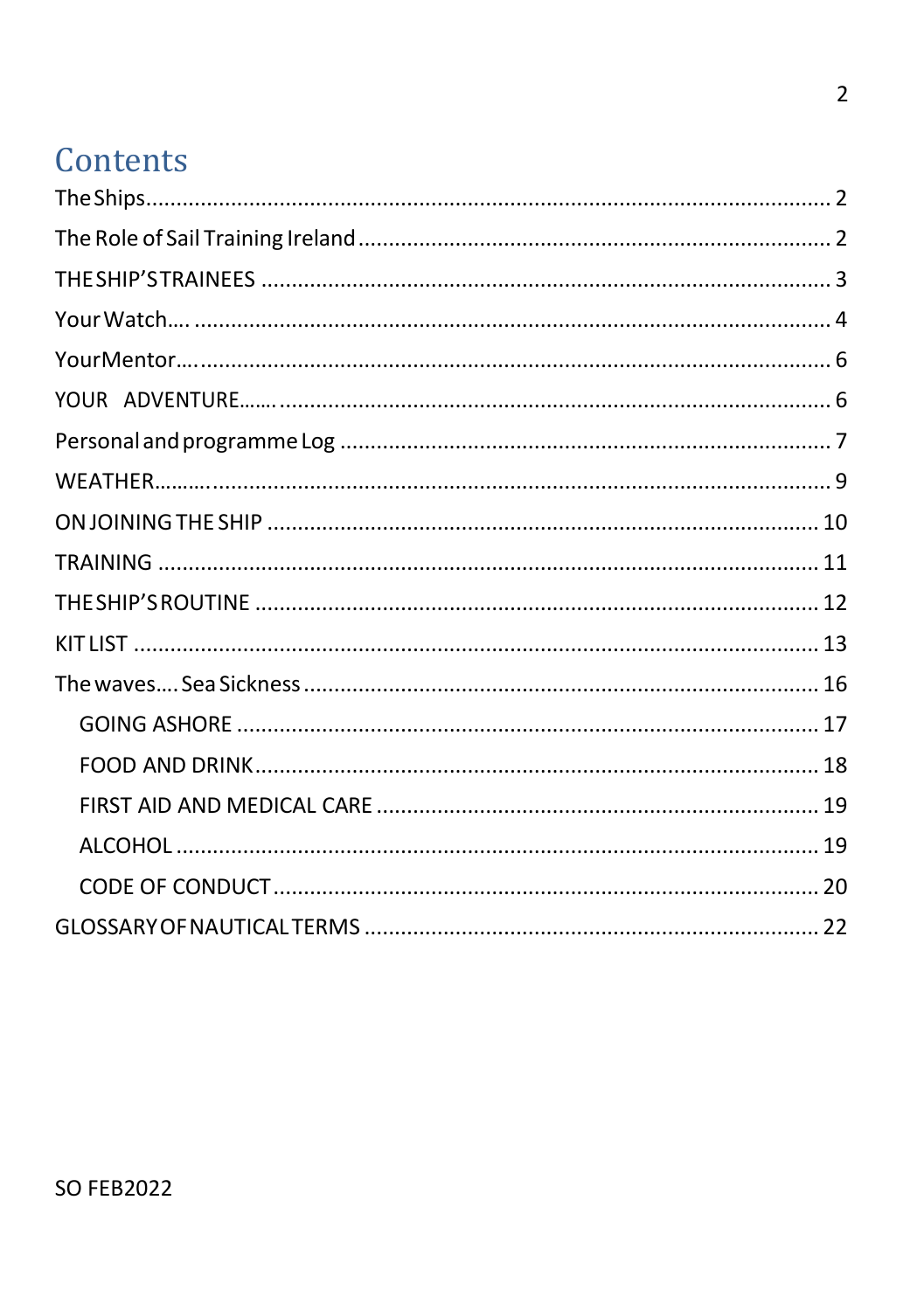## <span id="page-2-0"></span>**The Ships**

The Ships we work with are all specialist sail training vessels. This means that they are well experienced at bringing people just like you to sea for the first time. Your sail training experience will take place in a friendly and supportive environment under the care of qualified professionals whose first priority is always the safety and welfare of the trainees and crew on board.

### <span id="page-2-1"></span>**The Role of Sail Training Ireland** *Pleasenote:*

Sail Training Ireland is available for your assistance and information but does not directly operate any vessels or voyages.

Sail Training Ireland acts as a referring organisation for the ship operators and as an administrator for various streams of funding. Once the referral has taken place Sail Training Ireland is not responsible for the running and operation of the resulting voyage that may take place thereafter. It is important to be aware that sail training is an adventure activity in an intense environment at sea, which, by its nature, can be

 $\overline{2}$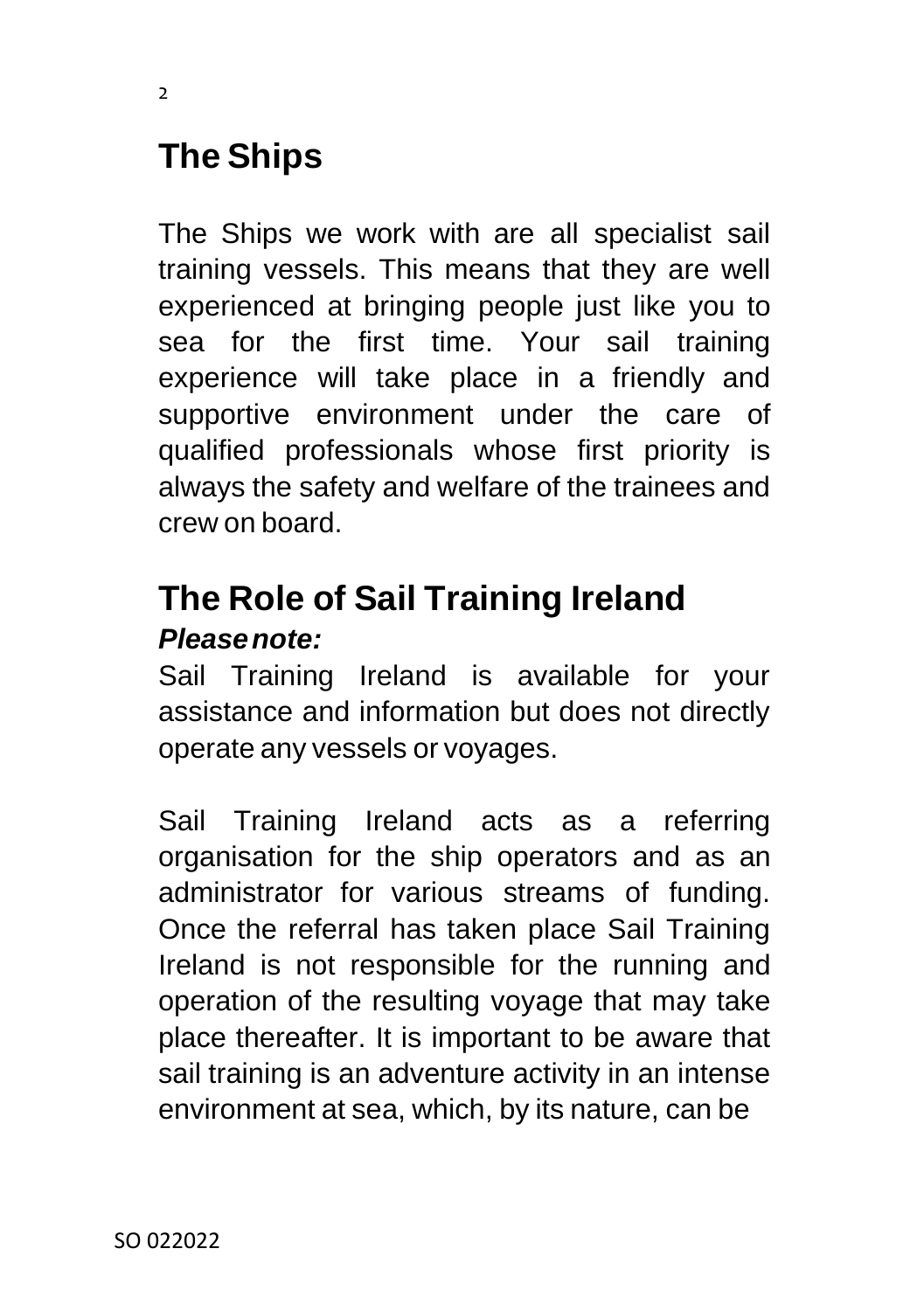both mentally and physically challenging and carries with it some inherent risks. Sail Training Ireland can offer no warranty as to your suitability to the experience. Responsibility for all aspects of the voyage including safety lies solely with the vessel owner/operator and the ships master. If there are any medical, behavioural, or other details that are important for us to be aware of in terms of your safe participation in a voyage, it is your responsibility AND that of your parent/guardian/nominating organisation to declare this information to us. We will do our utmost to identify a ship that can accommodate yourneeds.

### <span id="page-3-0"></span>**THE SHIP'S TRAINEES**

Trainees are always under the care and supervision of the Tall Ship's Crew. We believe that sailing should be conducted in a safe, positive, and encouraging atmosphere and that everyone should be valued and treated in an equitable and fair manner regardless of ability, age, gender, religion, social and ethnic background or political persuasion.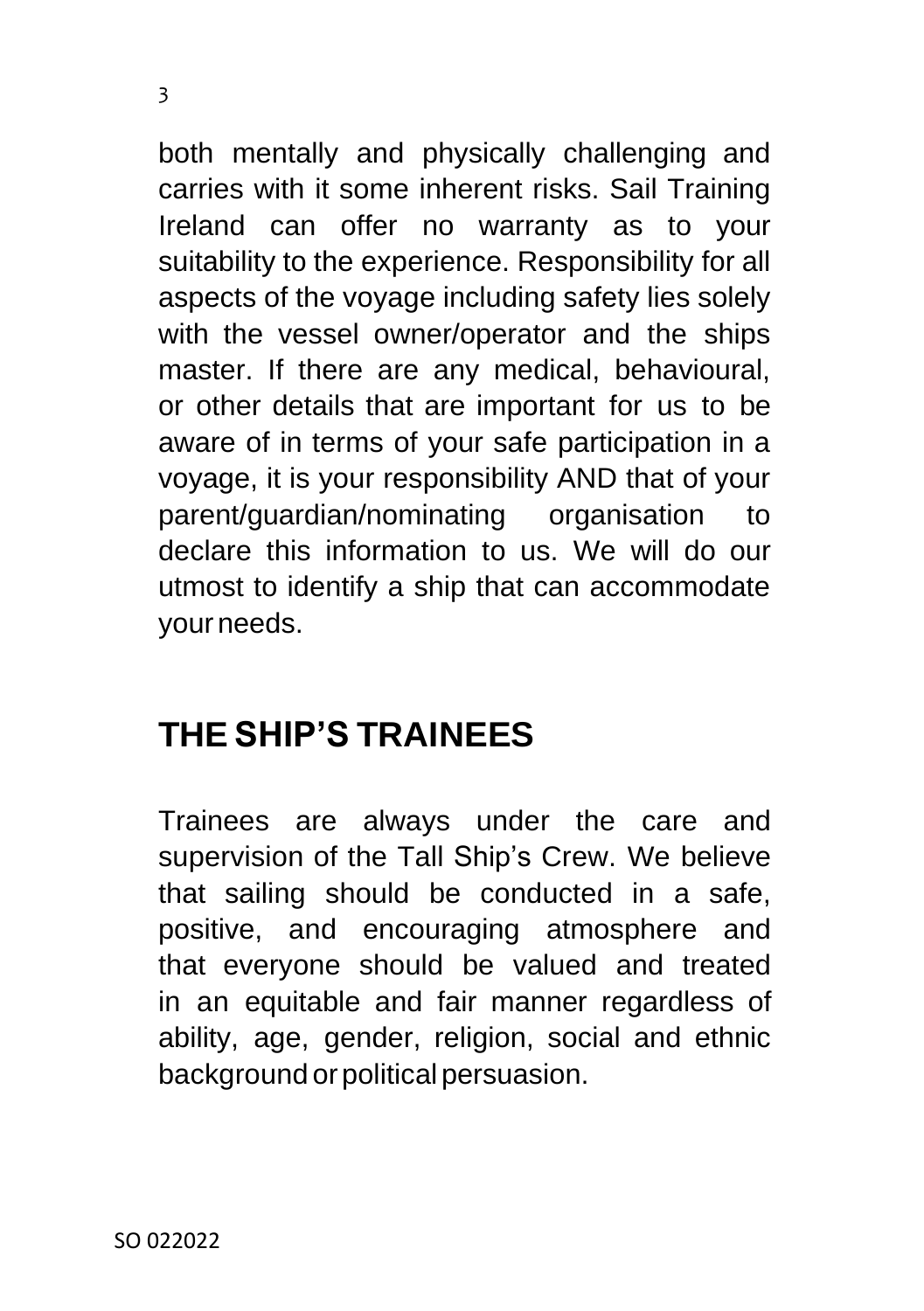Your crew are there firstly to ensure the safe running of the ship. They will involve you in this process as much as is possible and will provide close supervision in order to support you in this role. They are on hand to assist you and to answer any questions you might have.

### <span id="page-4-0"></span>**YourWatch….**

All ships operate a watch-system of one kind or another. A watch is simply a group or team of people who are rostered to take on the running of the ship for a fixed period. This is known as keepingwatch.

You will be allocated into a watch on arrival on your vessel. While a ship is at sea and most of the time in port the watch system will be in place.

Different vessels run different watch systems some choosing to do a 4hr watch system, others 6 and others do it differently again. Some ships have three watches, others four. Regardless of the system, all watches work on a rotation system so you will always do the same amount of time on watch as everyone else.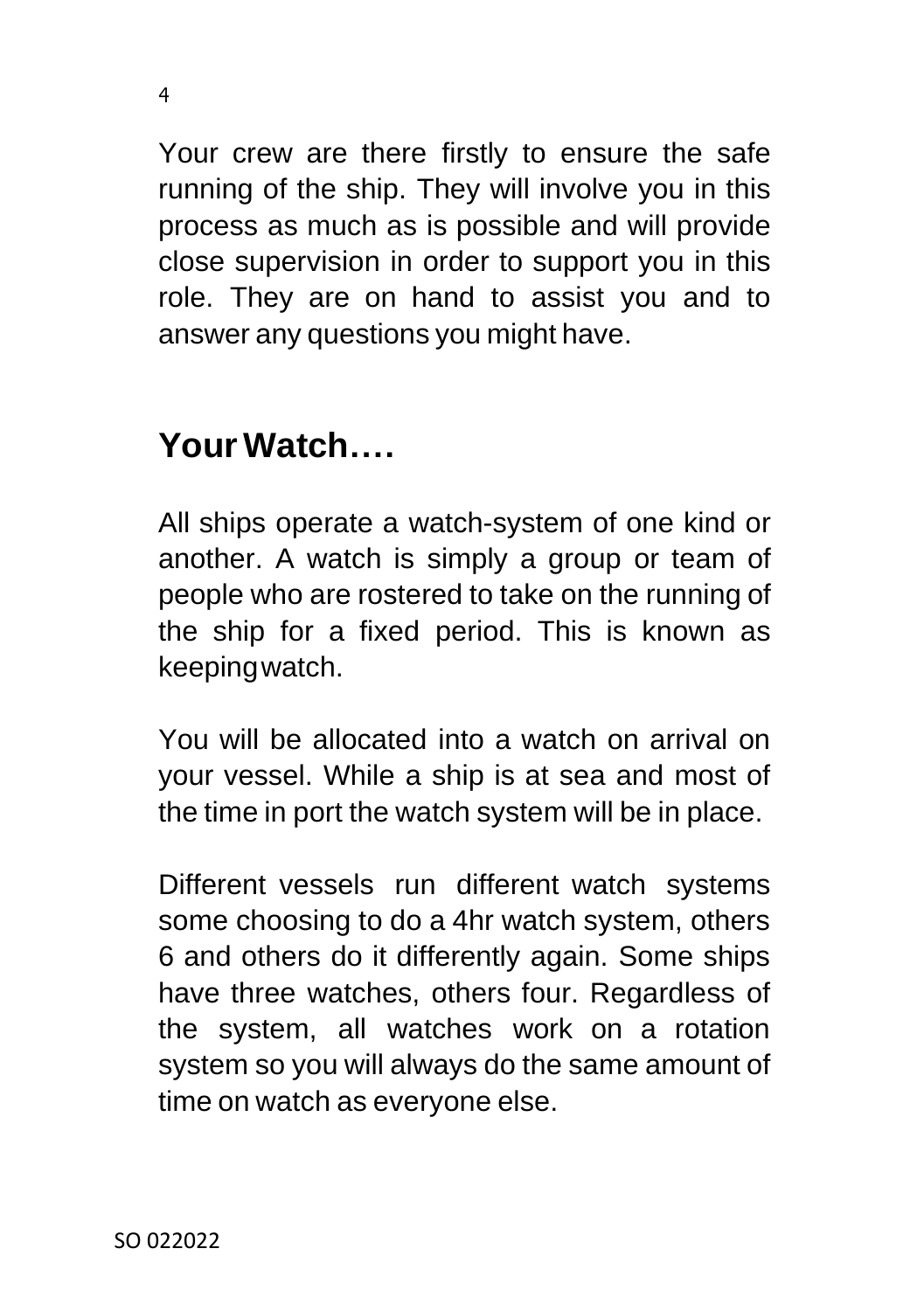Sail training takes no passengers so participation in your watch is a mandatory requirement of your voyage.

When on watch you are responsible for the running of the ship. This includes course planning and navigation, climbing the mast, setting the sails, ship maintenance, cooking and cleaning and much more. As a trainee aboard a sail training vessel you, along with the rest of your watch, may be required to take on any and all tasks the ship and sea can throw at you. All trainees are asked to **give of their best and no more.**

By taking on this challenge, you are probably already stepping outside your comfort zone, and you are encouraged to continue doing this throughout your voyage. The role as trainee will mean that you are likely to take on challenges that are completely new to you. Everyone is encouraged to continually challenge themselves. No one will be expected to take on tasks against their will.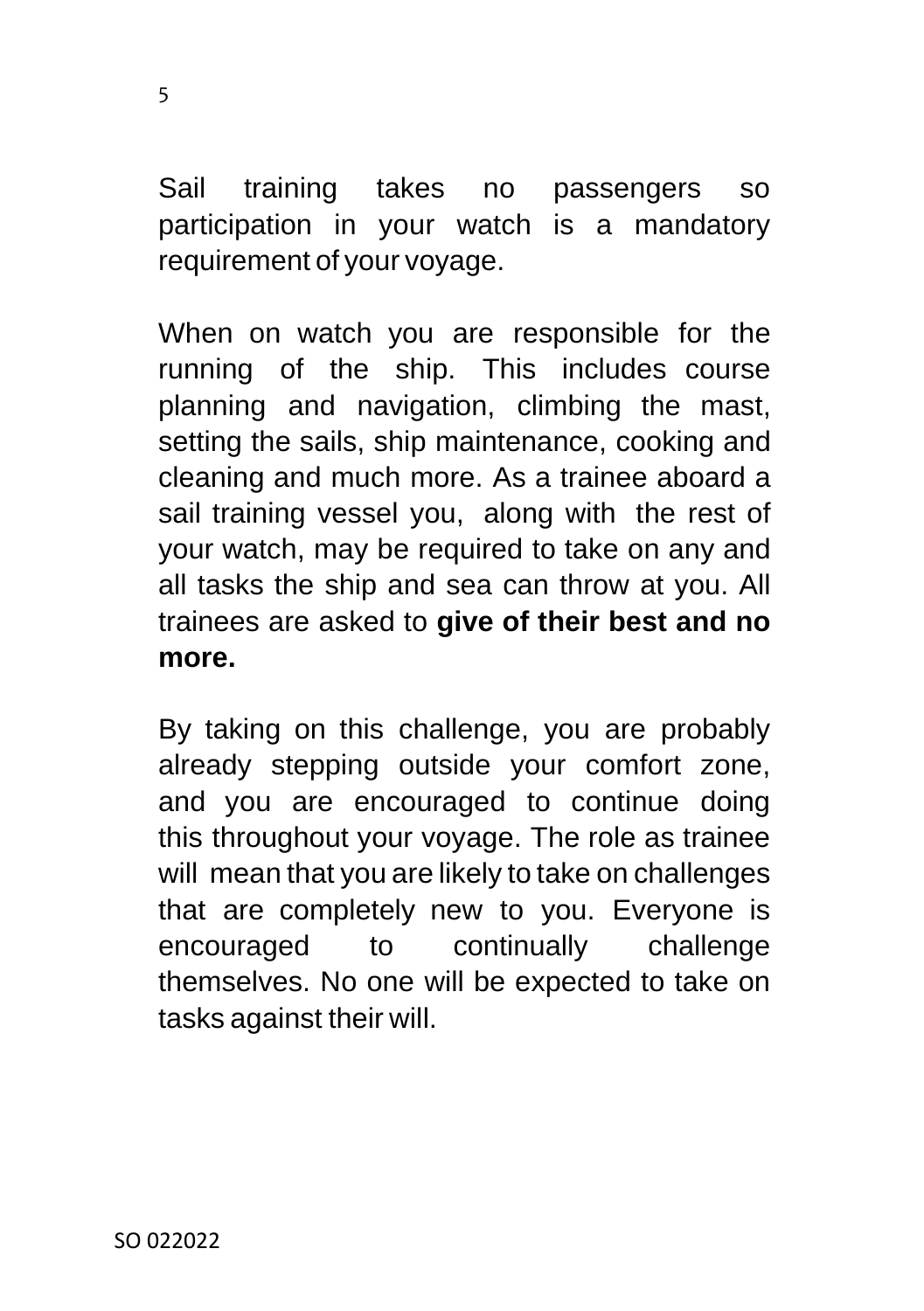### <span id="page-6-0"></span>**YourMentor….**

6

Sail Training Ireland place a number of watch mentors on each voyage. Mentors will not necessarily have any more time at sea than you, so they are not there to offer technical support. Instead, their role is to support you and the rest of your watch over the course of your voyage. They will be familiar with the Sail Training Ireland voyage programme and will be on hand to offer advice on your input e.g., filling in logbooks, diaries, watch debriefs. They will also communicate any needs or concerns that your watch or individuals within it has to the captain and crew and act as a mediator within the watch at times when there are differences of opinion

### <span id="page-6-1"></span>**YOUR ADVENTURE…….**

Your voyage will be a unique and highly memorable experience, the experience of a lifetime. The challenge of crewing a Ship under Sail provides for personal development and learning opportunities that will stay with you long after the voyage has ended and will stand to you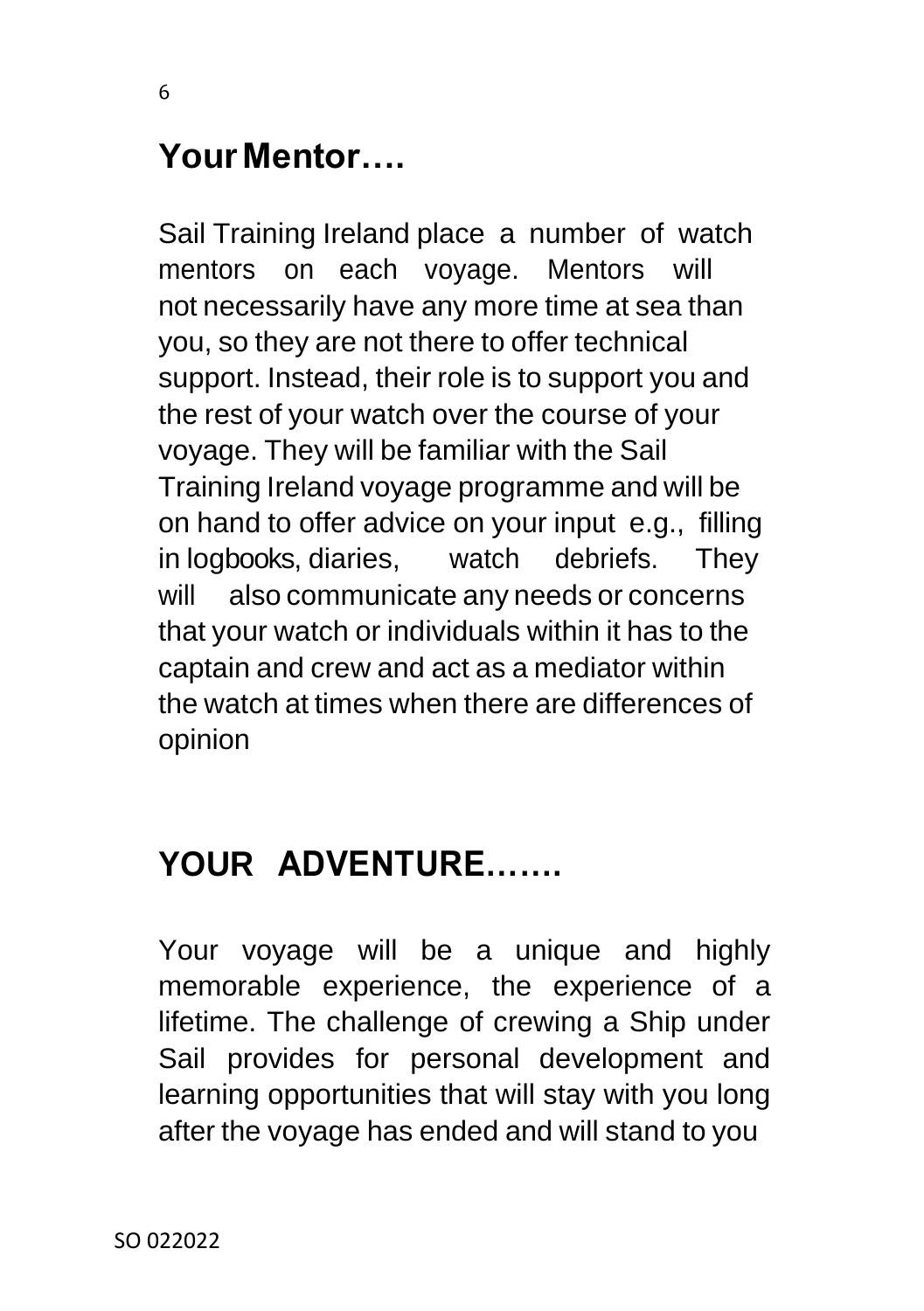throughout your life in ways that you cannot yet foresee.

You will be involved in all aspects of running a ship at sea from the sails at the top of the masts to the engine room and from the navigation table to the sewage pumps. But you will not take on these challenges alone. You will share these experiences with everyone else on board and will take them on with the other members of your watch. You will live, work, and play with the same people aboard a ship at sea and will share all that life on a ship has to offer.

The more you put into this experience the more you will get out of it.

## <span id="page-7-0"></span>**Personal and programme Log Books……**

Every trainee is encouraged to keep a personal log while on board and to add to this as often as they can. You will experience a lot in a very short period of time and the challenge of living and working with other people on a ship can give you the opportunity to learn a great deal about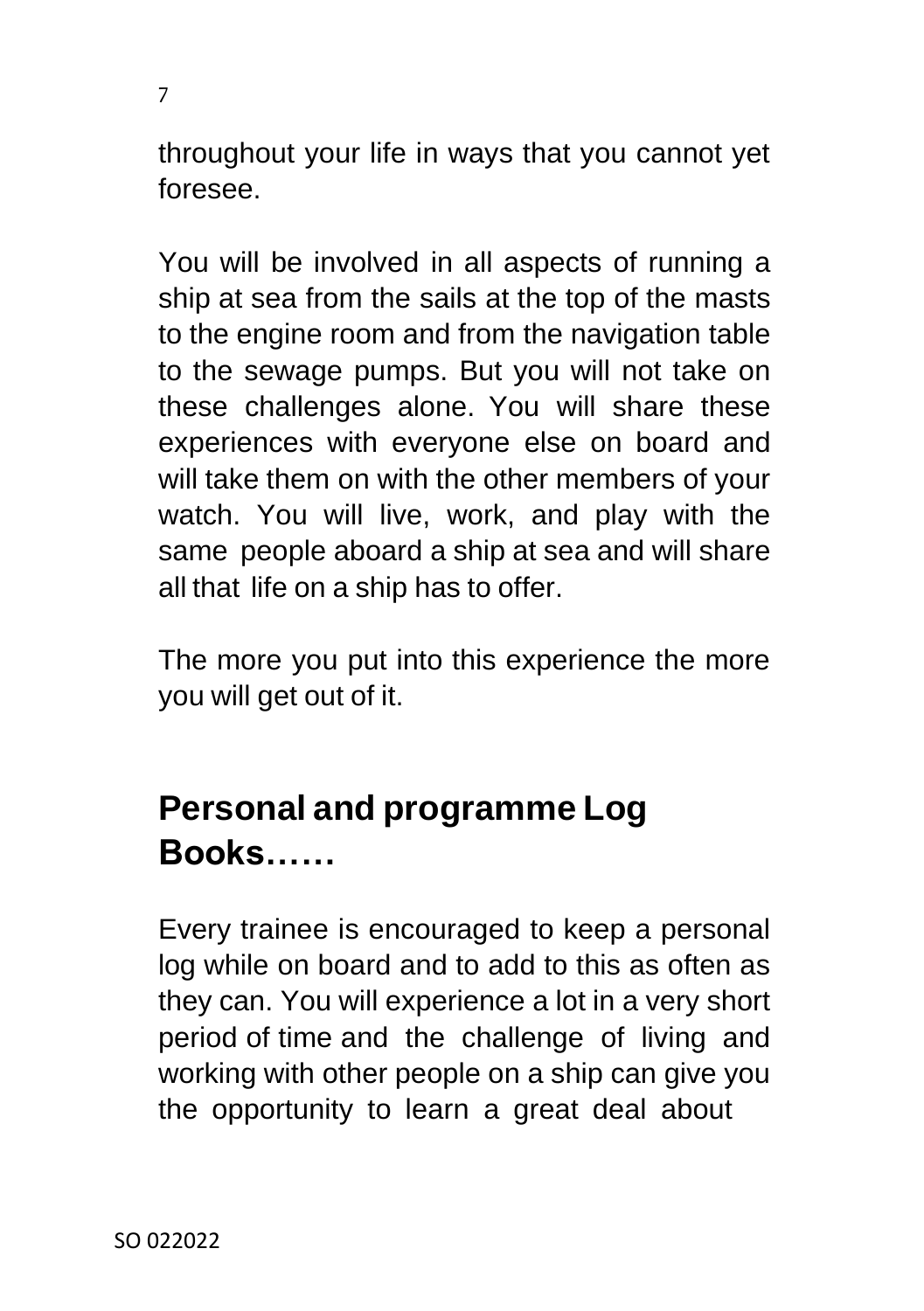yourself. Keeping a log will allow you to look back on the voyage and also make it easier to keep track of what happened and when. The watch system means that your normal daily routine and sleep patterns are going to be different from what you are used to so keeping track of time can be difficult. "What day is it?" is a common question at sea.

As many of our voyages are partially or fully funded by third parties there is often a requirement for trainees to contribute to other logbooks too. These may change depending on the theme of the voyage. Watch logs and trainee logs are part of many programmes and are often a mandatory part of the funding requirements, so it is important that these are given the attention they require. Trainees are encouraged to be as creative as they can be in documenting their experiences and what they have learned so if writing isn't your thing, then don't worry. Songs, videos, plays, pictures, and paintings have all been used in the past.

Documenting your voyage should be a creative and collective process and above all fun.

One of your mentor's roles will be to support you in this process and logbooks are designed to make this process as easy as possible.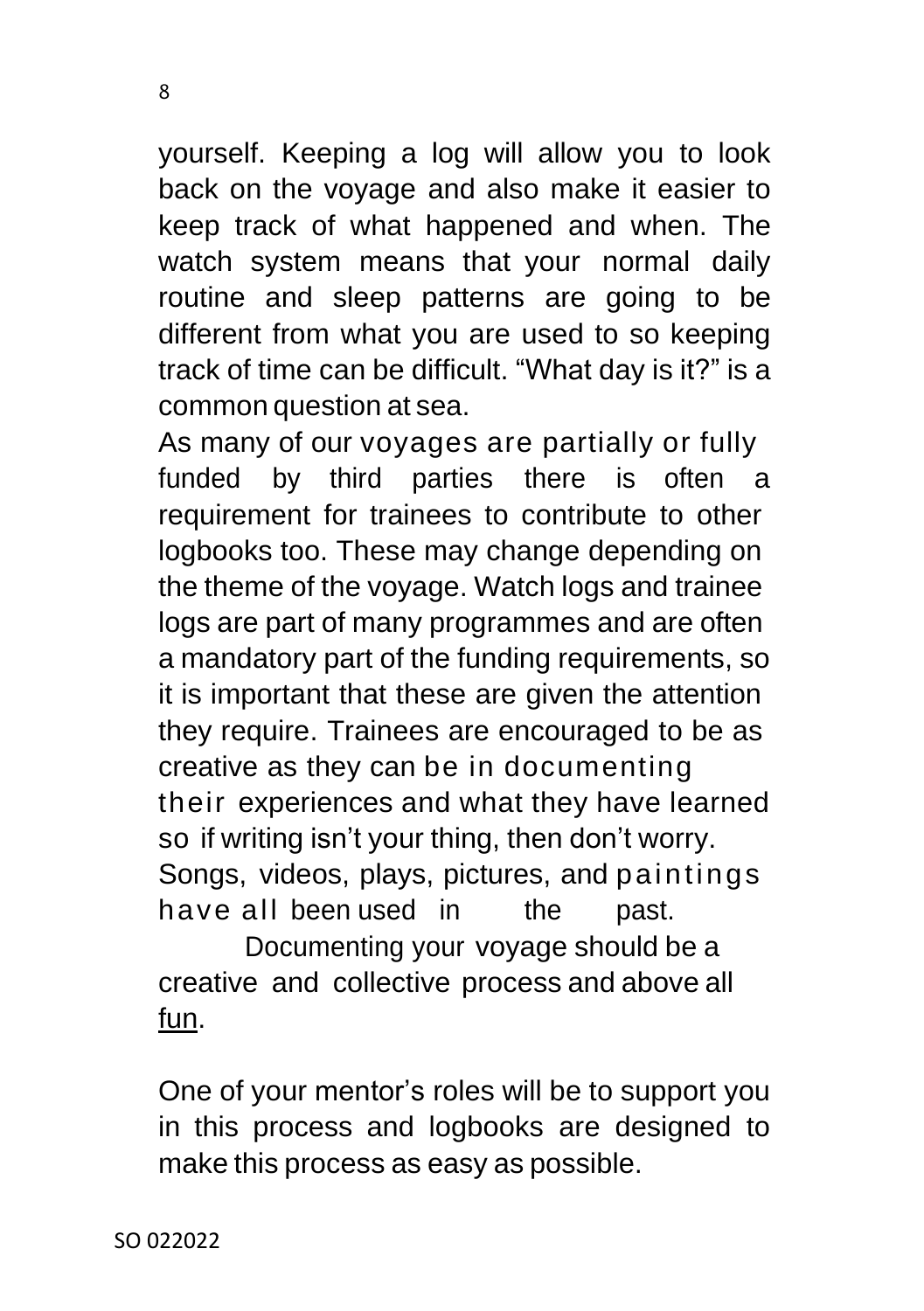Any logbooks or documents will be issued when on board.

### <span id="page-9-0"></span>**WEATHER……….**

9

### **There i s n o such thing as bad weather…. Just bad clothing.**

Weather is as much a part of sailing as the water that the boat floats on. Some weather conditions mean we get to rest and play while a slight change can mean we need to work and focus.

Weather considerations are a key part of passage planning and as we get closer to departure the weather forecast will have the final say on the voyage route. In deciding this, the captain of the ship takes the welfare of the ship, the crew, and the trainees above all other factors to try to avoid adverse conditions but trainees need to be aware that life at sea can and may well involve challenging conditions.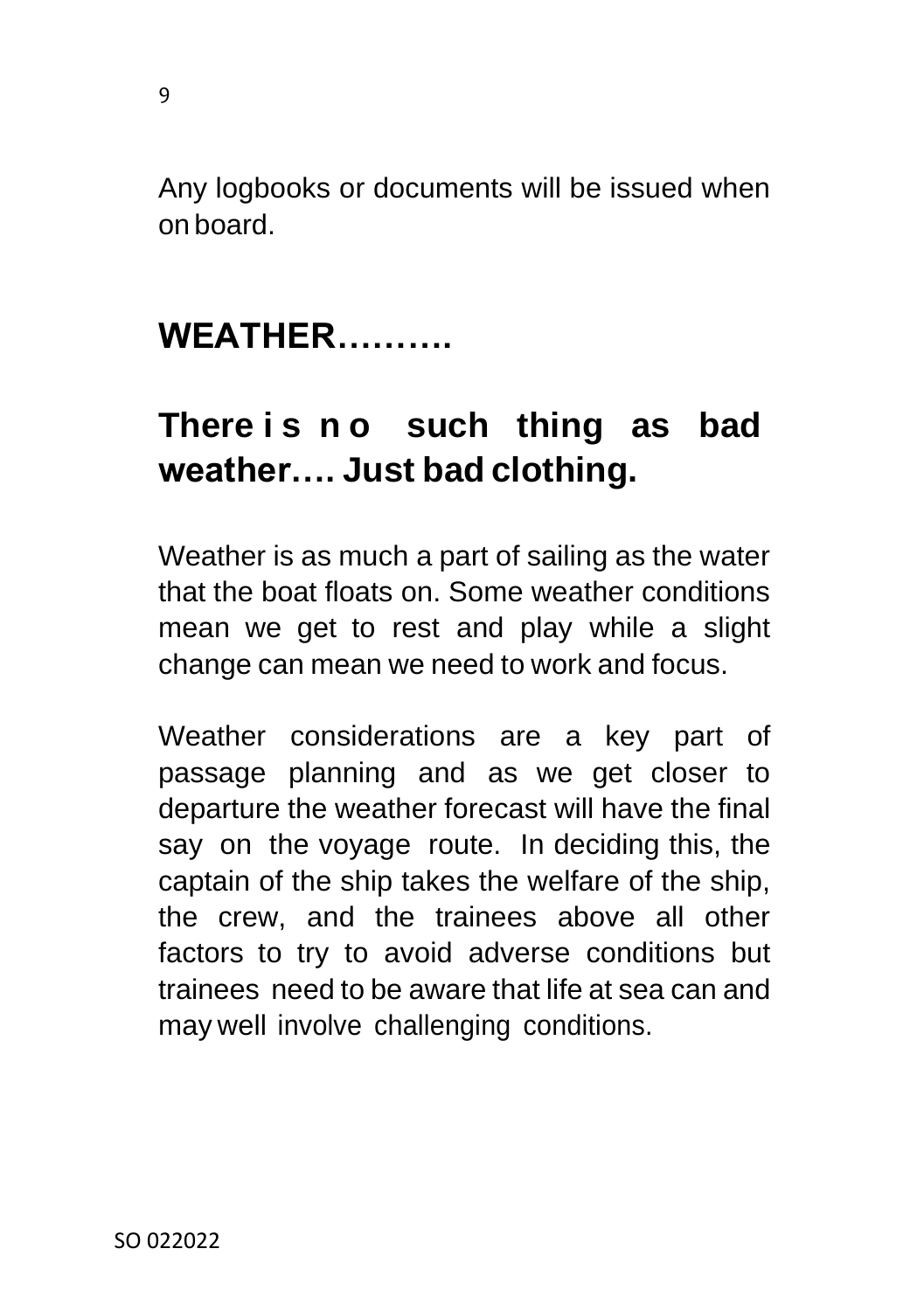The final decisions as to how and when the ship goes to sea lies entirely with the captain. While maximising the trainees time at sea is a major consideration, everyone's safety is always paramount, and this means that there may well be times that the captain decides not to put to sea. This may also mean that the voyage plan can change throughout the voyage.

# <span id="page-10-0"></span>**ON JOINING THE SHIP**

Upon your arrival, you will be met by your mentors. Each voyage is different depending on duration, group make-up, vessel etc. but soon after joining the vessel you can expect to be assigned a bunk, be given an orientation of the ship and a safety drill. You will be given a voyage briefing and the general rules on board that will make for a happy ship. You will also be given an opportunity to get to know everyone else on board and may begin the process of developing a group contract between the trainees and the watches.

 $1<sub>0</sub>$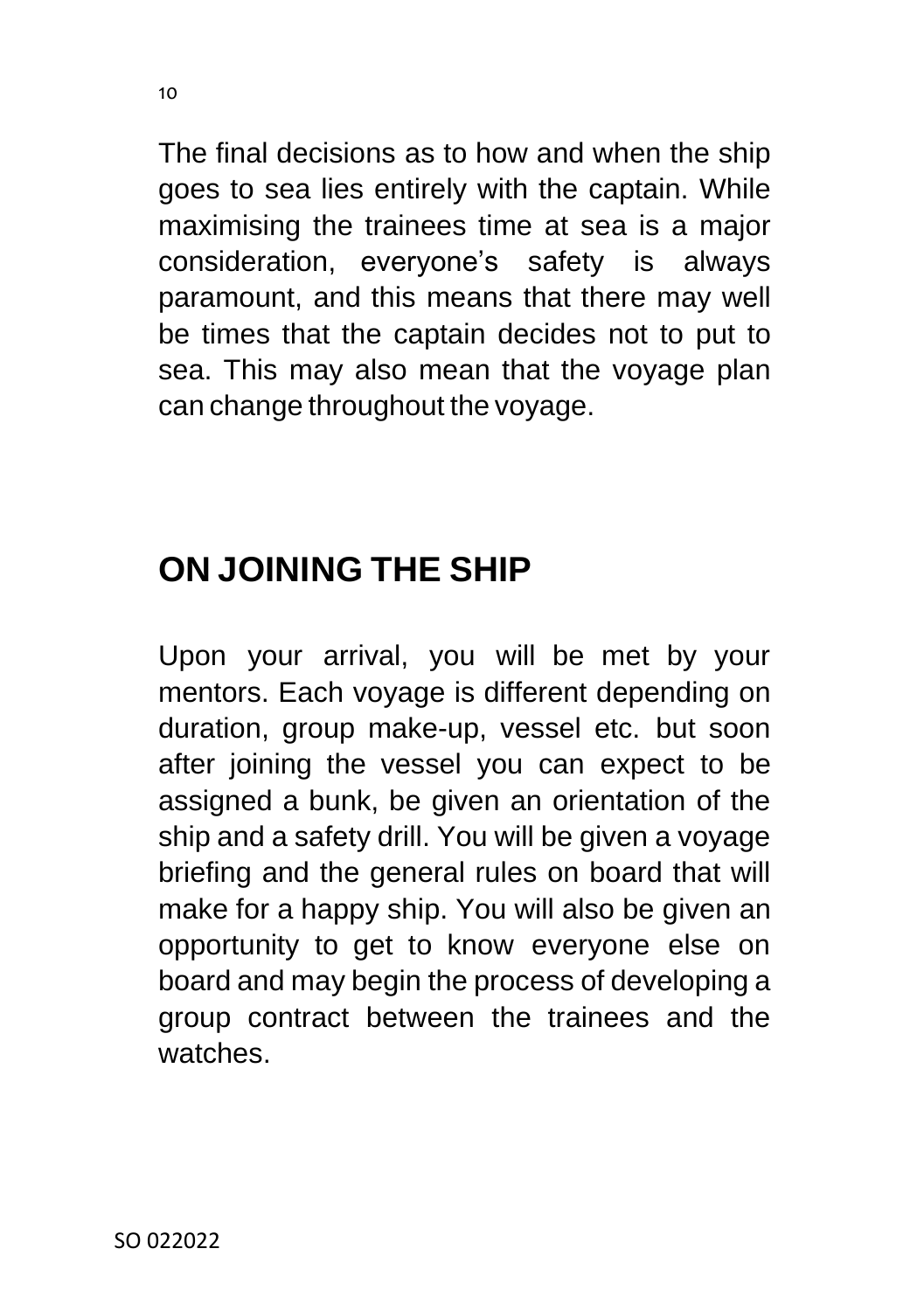Regardless of the ship you sail on, there will be a limited amount of space and resources on board. While the ships rules will cover all the essential topics such as safety, basic behaviour etc., they will not dictate the finer points of living as a group at sea. Some vessels can cater for up to 60 trainees plus crew so the need to have group rules is essential to make for a smooth voyage.

A group contract is usually the best way to work out these details and can be amended as the week continues. This process will be facilitated by the mentors or crew depending on your voyage.

### <span id="page-11-0"></span>**TRAINING**

Your watch will receive safety & induction training from the crew whilst the ship is tied up alongside, but this will continue throughout your voyage. Training is not necessarily all sailing specific. Everyday tasks at sea can be more challenging than on land and require a different process to achieve the same results. This can be anything from how to cook in a moving galley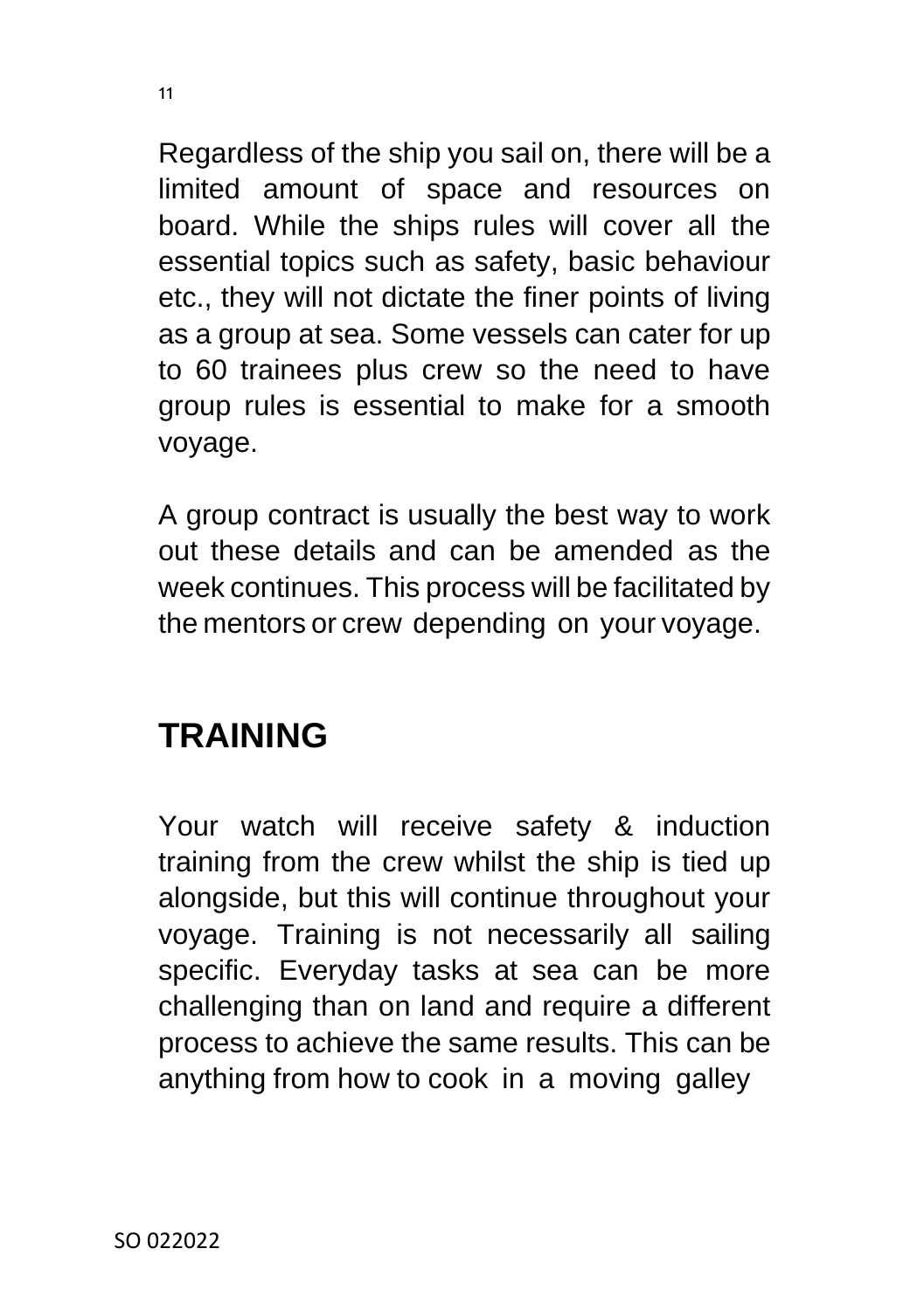(That is the kitchen!) to how to dispose of waste when there are no bin collections. You will be exposed to new information constantly so do not be afraid to ask questions and make the most of the crew around you. They are there for your support at all times.

You will be expected to undertake the duties required for the ship's operation. These vary from the exhilaration of going aloft to set sails (although no one is forced to go aloft) to jobs like cleaning the heads (toilets) and scrubbing the decks, helming (that one means steering!), rope work, setting courses and keeping look-out. Some of the work is physically demanding so you will soon appreciate what good teamwork can achieve and the importance of it.

## <span id="page-12-0"></span>**THE SHIP'S ROUTINE**

The finer details of a ship's routine differs from vessel to vessel but most will orientate around mealtimes: breakfast, lunch and dinner (there's usually snacks throughout the day too). As a watch system runs over the meal timetable there will always be some trainees on watch, off watch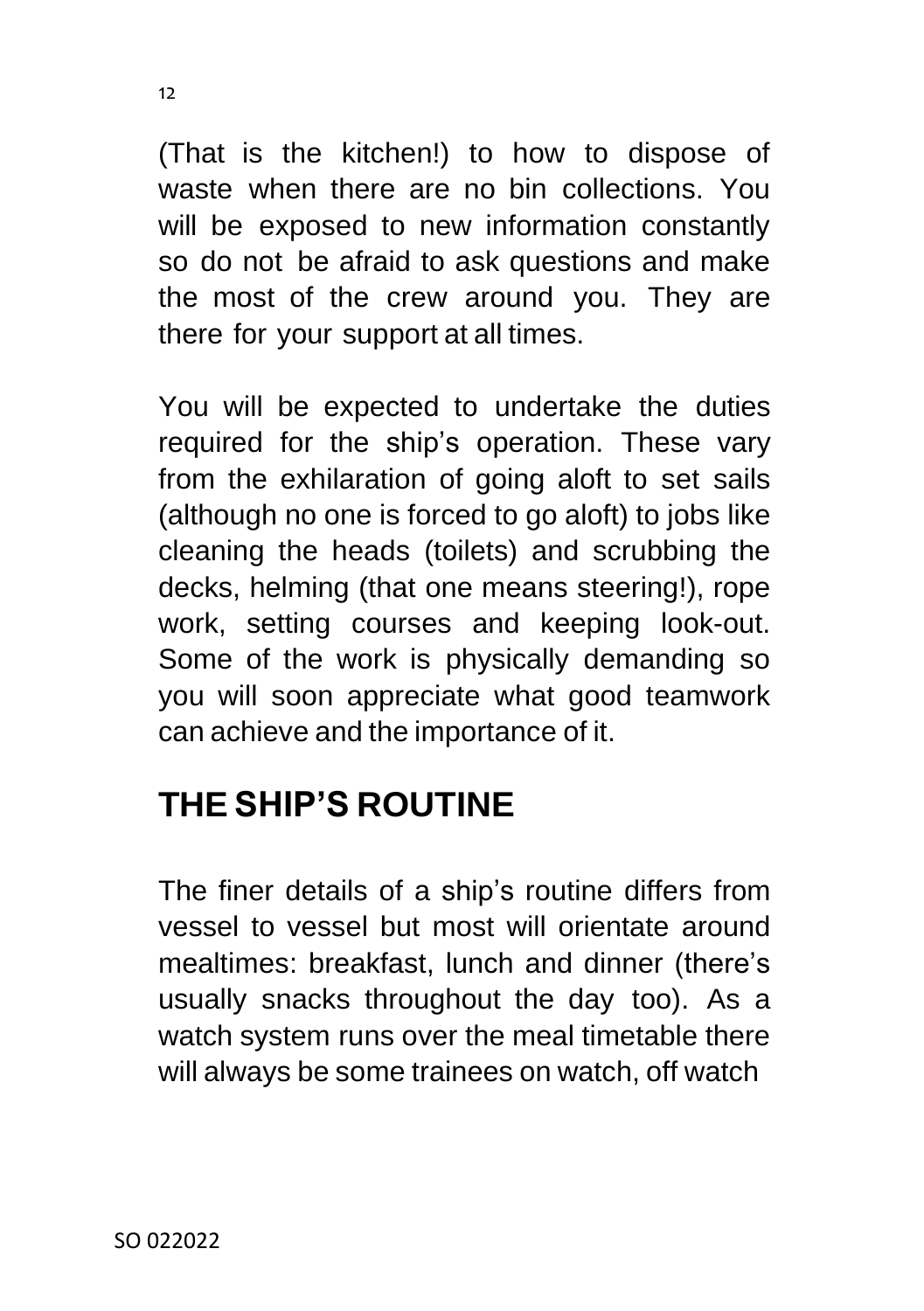and in bed for any meal. Food will be put aside for those who are asleep except for dinner time.

Dinner is the one meal per day where we get everyone together and you are required to attend. This is not to ensure you eat but to allow for a common time that we all get together as a group once each day. Following this there will be time for a trainee meeting as well as Happy Hour (a 1hr daily cleaning of the ship by ALL, usually more fun than it sounds).

#### <span id="page-13-0"></span>**KIT LIST See individual kit list sent for your voyage**

Below is our recommended list of kit to bring remember you only have a small space to stow your belongings. Consider the weather, location, and time of year. Do not over pack; this is very common. After a couple of days at sea most people begin to sacrifice image for comfort so keep this in mind. Bring your most comfortable clothes not your nicest ones.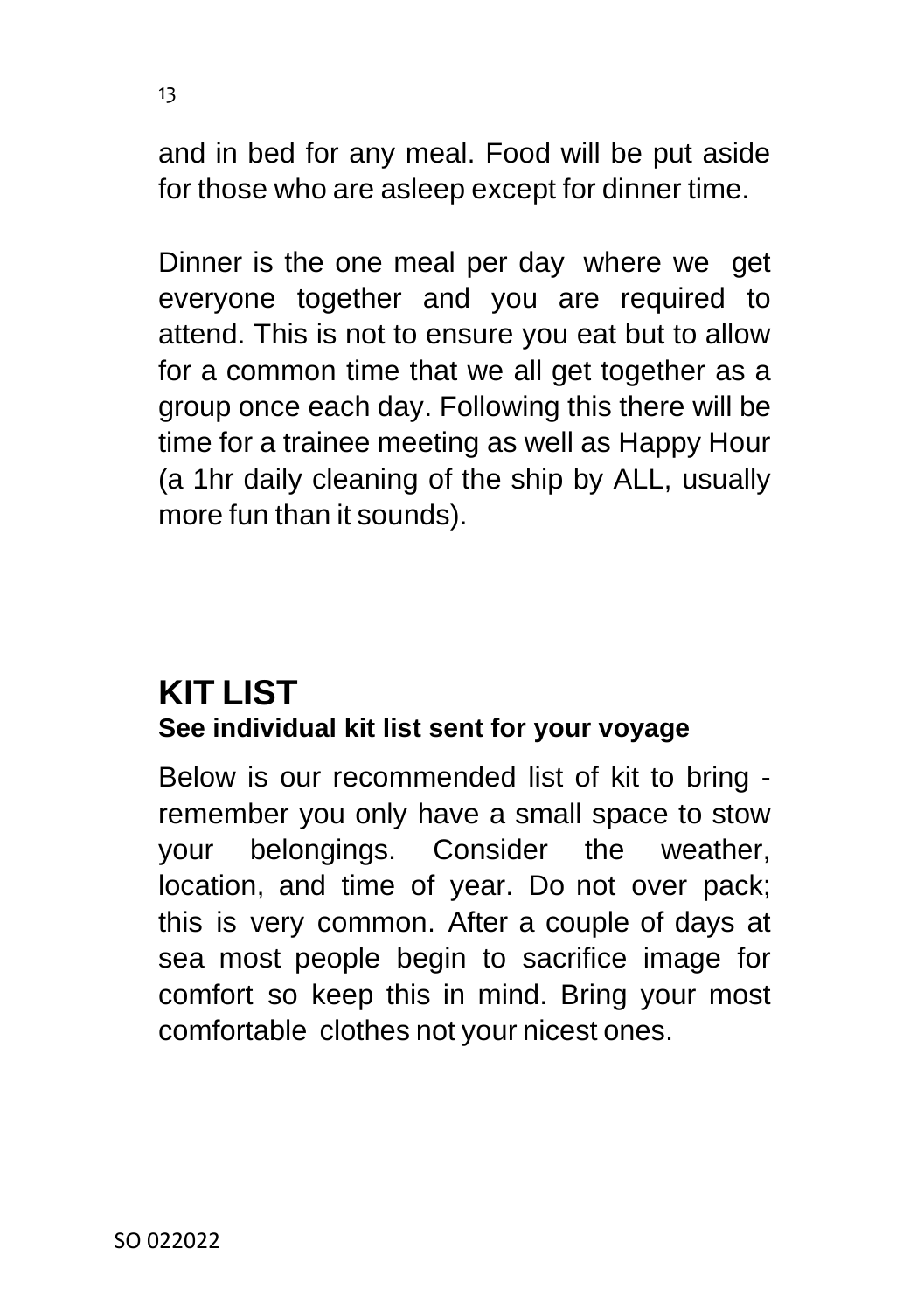#### **This is our suggested kit list to use as a guide:**

Holdalls – Bring your kit in a soft, squishable holdall or rucksack. (Do not bring hard suitcases, solid, framed, or wheeled bags – it must be able to squash down into a small space.)

Warm and wind-tight clothing (preferably that you can layer such as 2-3 thermals,

2-3 t-shirts and 2-3 fleeces)

2-3 pairs of trousers

Rain clothing, rubber boots (Wellies) or watertight shoes**. Waterproof jacket and trousers are essential. Hillwalking boots or similar are also recommended.**

Something to keep your head warm such as a fleece hat and a scarf.

A second pair of comfortable shoes with not too slippery soles.

Sandals or flip-flops

Socks (lots!), underwear (enough for voyage) , night clothes, gloves.

Swimwear (Don't bring a wet suit. You are unlikely to be in the water enough to justify the space it takes and the hassle of drying it)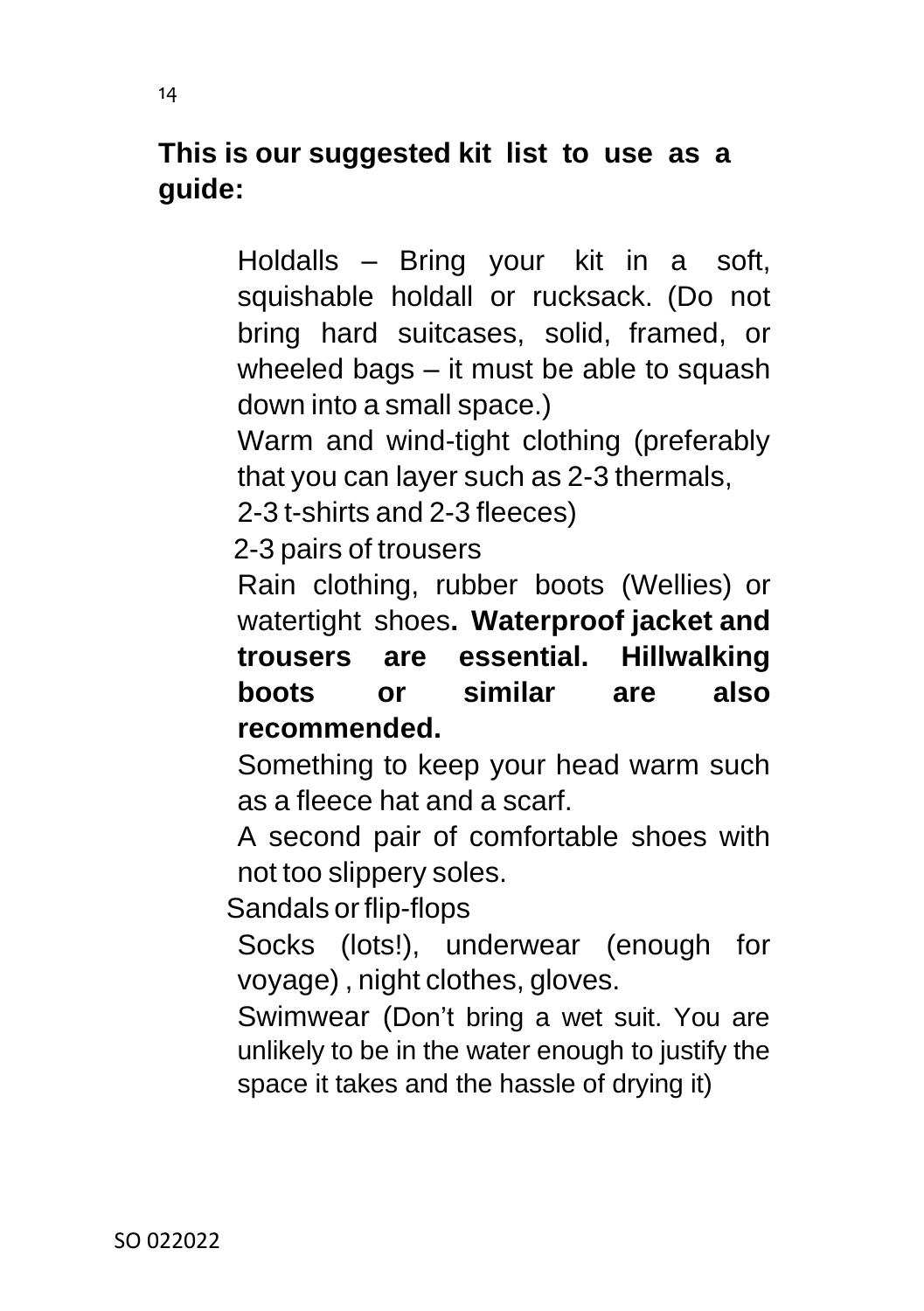Towels – bring a few small towels instead of one large one. A Sleeping Bag (opt for a synthetic fibre if you have the choice) **Toiletries** 

**Documents** Passport or ID card Copy of insurances like Traveling Insurance or medical Insurance.

Obvious holiday stuff Camera, mobile phone. Sunglasses (on a piece of string). Sunscreen Small backpack for in-port. Music instruments.

#### Cash

Coffee, tea and milk are all included. Other drinks need to be paid for at the end of the voyage. Ships are not equipped for e-money or credit cards.

**PLEASE NOTE, IF** YOU DO NOT HAVE SOMETHING ON THE LIST, PLEASE DO NOT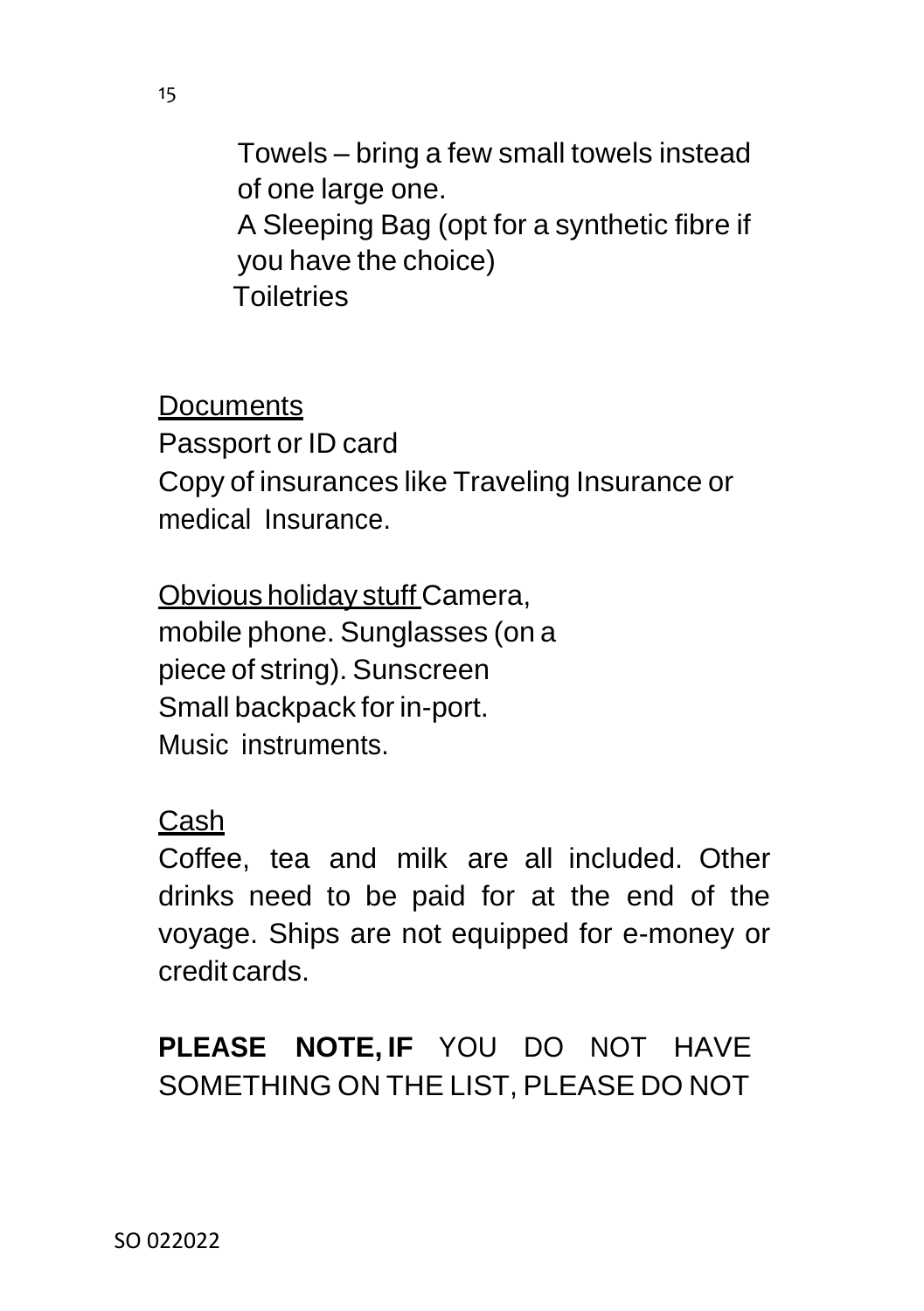16

SPEND A LOT OF MONEY ON THE ITEM/S, TRY TO BORROW THEM OR CONTACT US AS THERE MAY BE SPARES ON BOARD.

### <span id="page-16-0"></span>**The waves…. Sea Sickness**

Seasickness is one of the most common concerns that first time trainees have before going on a voyage. Everyone worries about it before they go but not everyone will experience it. Obviously the rougher the sea is, the more likely it is to affect you but there are a few things that can be done to reduce the likelihood of it occurring. Seasickness is most likely to affect you if you are hungry or tired so make sure you rest properly and eat frequently. Caffeine and nicotine also agitate the condition so avoid them and don't smoke around anyone who isn't feeling great. Also being too hot or too cold can also have an impact so like all other personal care you should be proactive. This is most relevant with anti**-seasickness tablets which should be taken well in advance of the conditions changing.** Ask your pharmacy for advice.

Even in the event someone is sick it is not a big deal. Although seasickness can be very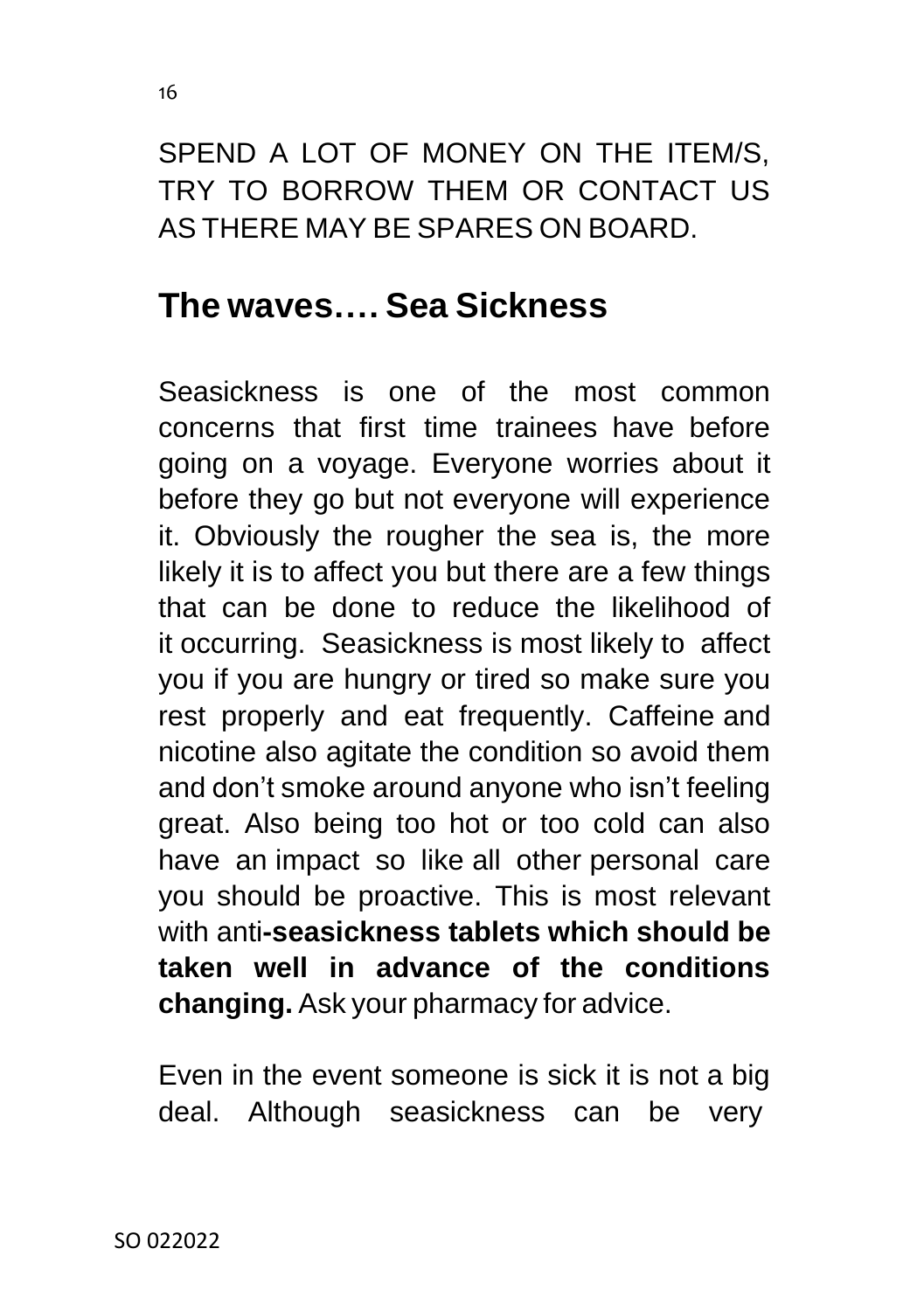debilitating and unpleasant the crew will be very experienced in dealing with it and will give you the best advice in the circumstances. Fortunately lying down and resting is one of the best cures, so you are most likely to get a few extra hours in bed. And in general, seasickness passes after a time, and you will be back to your duties!

#### **Medication**

If you are on medication, please bring plenty for your voyage with extra in case you suffer from sea sickness and have to take additional doses.

Also bring a copy of your prescription in case you need to replace any medication at any point.

If you need any assistance with your medication, it is important that you tell us early so we can insure you have the appropriate support aboard.

### <span id="page-17-0"></span>**GOING ASHORE**

It is important to recognise that the responsibility of the ship to the trainees does not end when the trainees are ashore. The ship and the captain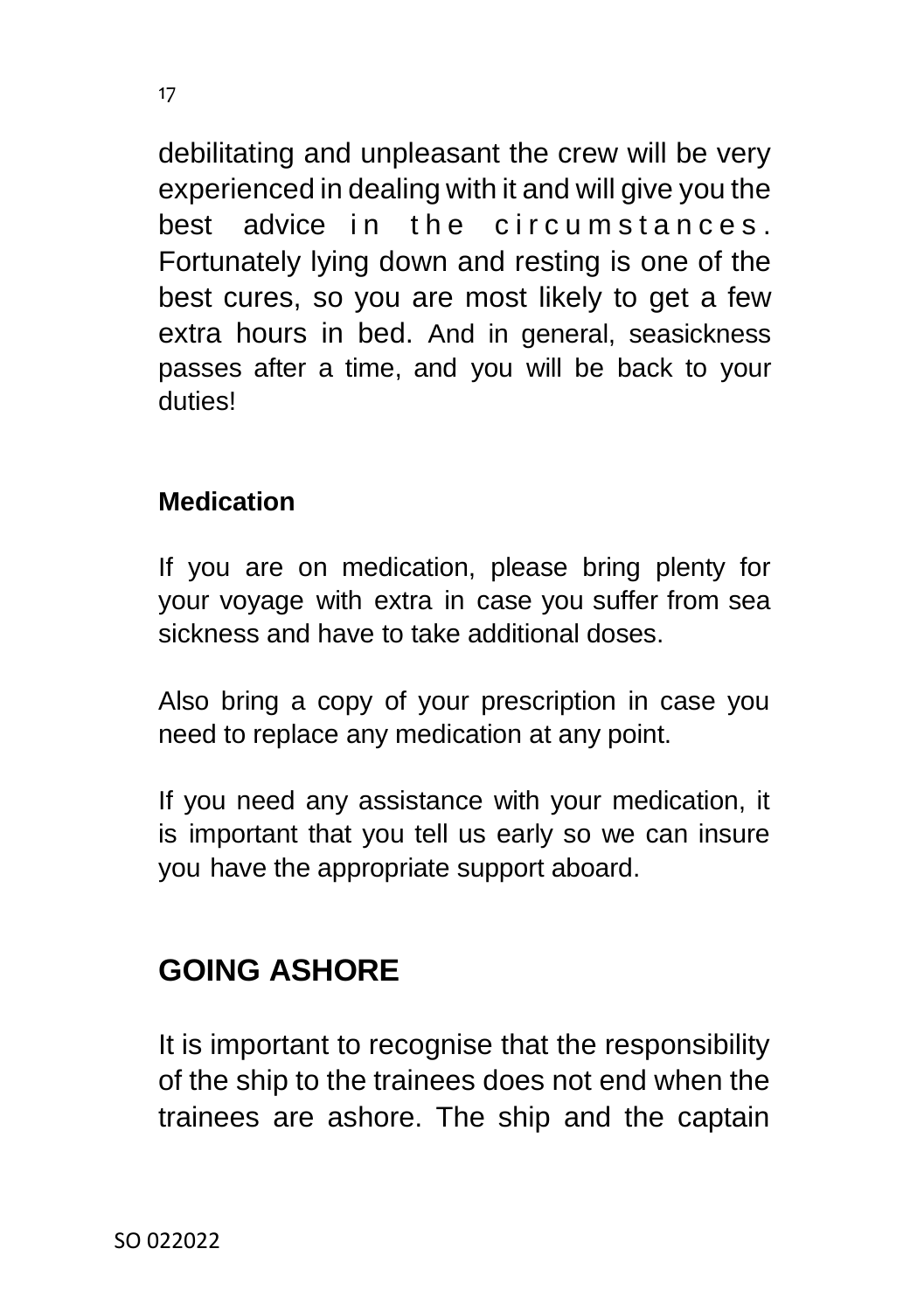has a responsibility to the trainees and crew even when they are not on board. This is even more important in international ports.

As such, shore leave is organised and managed carefully. All ships have their own procedures, but they all usually involve simple group rules and curfews. All participants are expected to respect these rules and all shore leave is at the discretion of the captain.

### <span id="page-18-0"></span>**FOOD AND DRINK**

All meals on board are included in your voyage fee. The ship will endeavour to meet any special dietary requirements noted on your booking form but there are limits to what can be provided for. To increase the likelihood of your requirement being accommodated get in touch early and be as specific as possible.

Along with your watch you will be required to assist in the galley with the preparation of meals. Meals follow the normal daily routine and snacks, and fruit are available most of the day and night.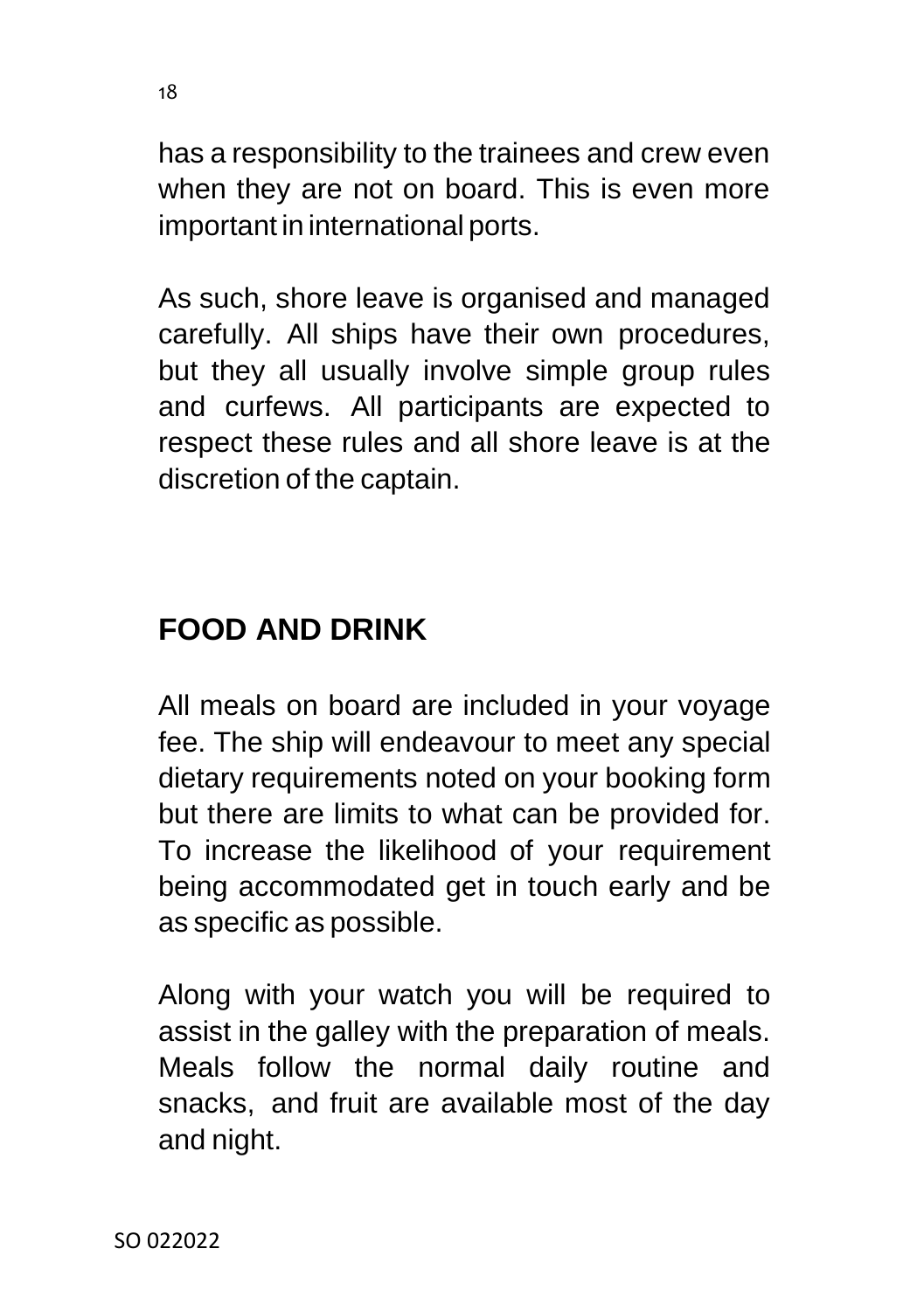### <span id="page-19-0"></span>**FIRST AID AND MEDICAL CARE**

The ship will have an assigned person on board should you need assistance. If you require personal medication, please bring enough with you to last the duration of the voyage.

#### <span id="page-19-1"></span>**ALCOHOL**

Alcohol may only be consumed by adult trainees alongside in port or ashore when they have the express permission of the crew. It is your responsibility to ensure that you are fit for duty. This may change from ship to ship and is always the decision of the crew.

The consumption of alcohol at sea is forbidden and goes against Sail Training Ireland policy. If this is witnessed, it should be reported.

The age limit for the consumption of alcohol is 1 8 regardless of the nationality of the ship you are sailing on or the port you are visiting.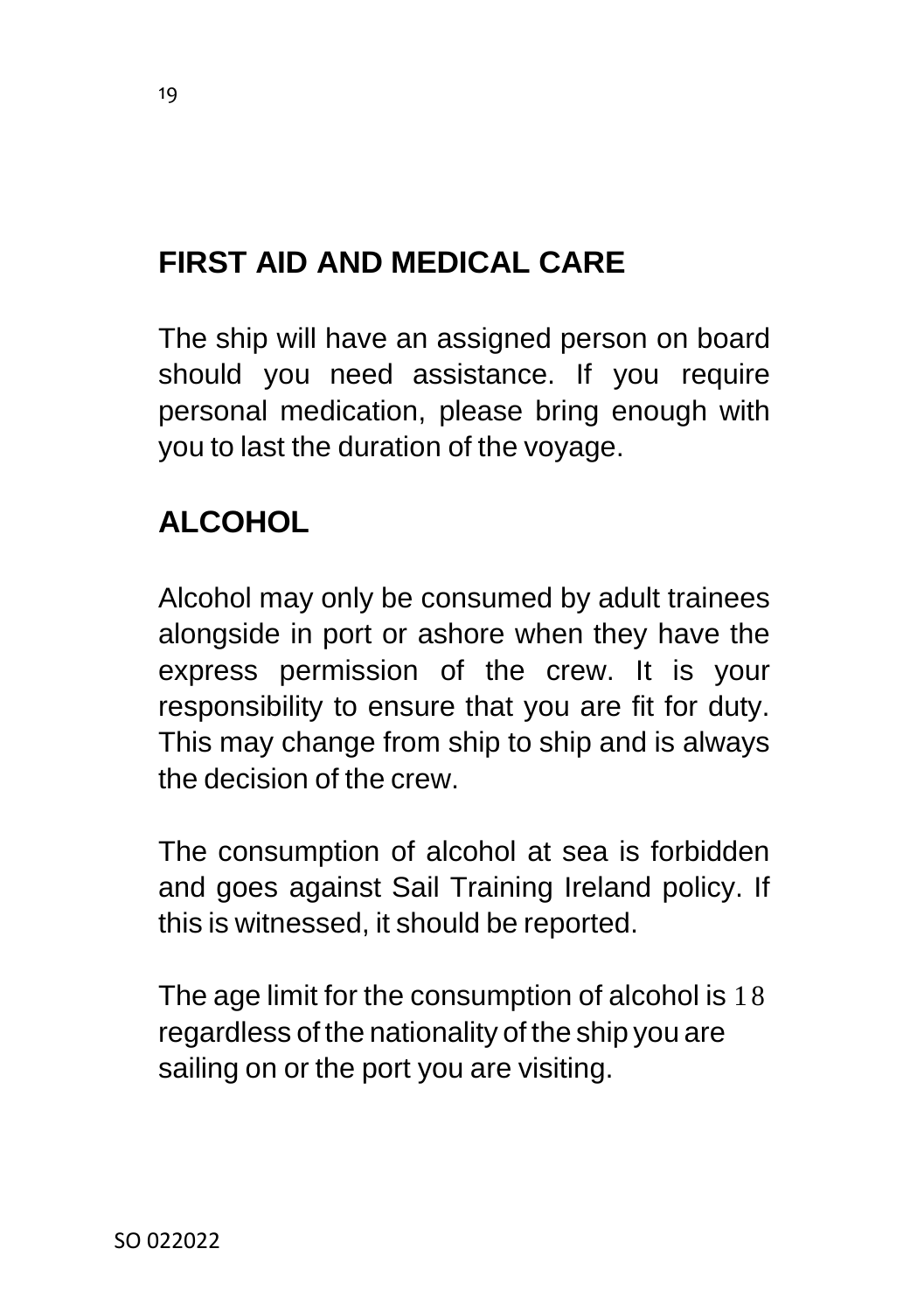### <span id="page-20-0"></span>**CODE OF CONDUCT**

The following Code of Conduct applies to all persons on board: -

1. You are expected to be always considerate towards your shipmates and recognise that a working ship means that while some people work or play, others may besleeping.

2. Clothing should be always stowed away and your bunk is your only personal space (some boats may have lockers). It should be kept tidy and unclean clothes etc. should be stowed away in the interest of hygiene and cleanliness.

3. Please respect the ships safety equipment and policies. These are there to ensure everyone's safety so misuse or breaking of equipment can be a serious issue.

4. Kindly think "green" and do not throw rubbish overboard at any time.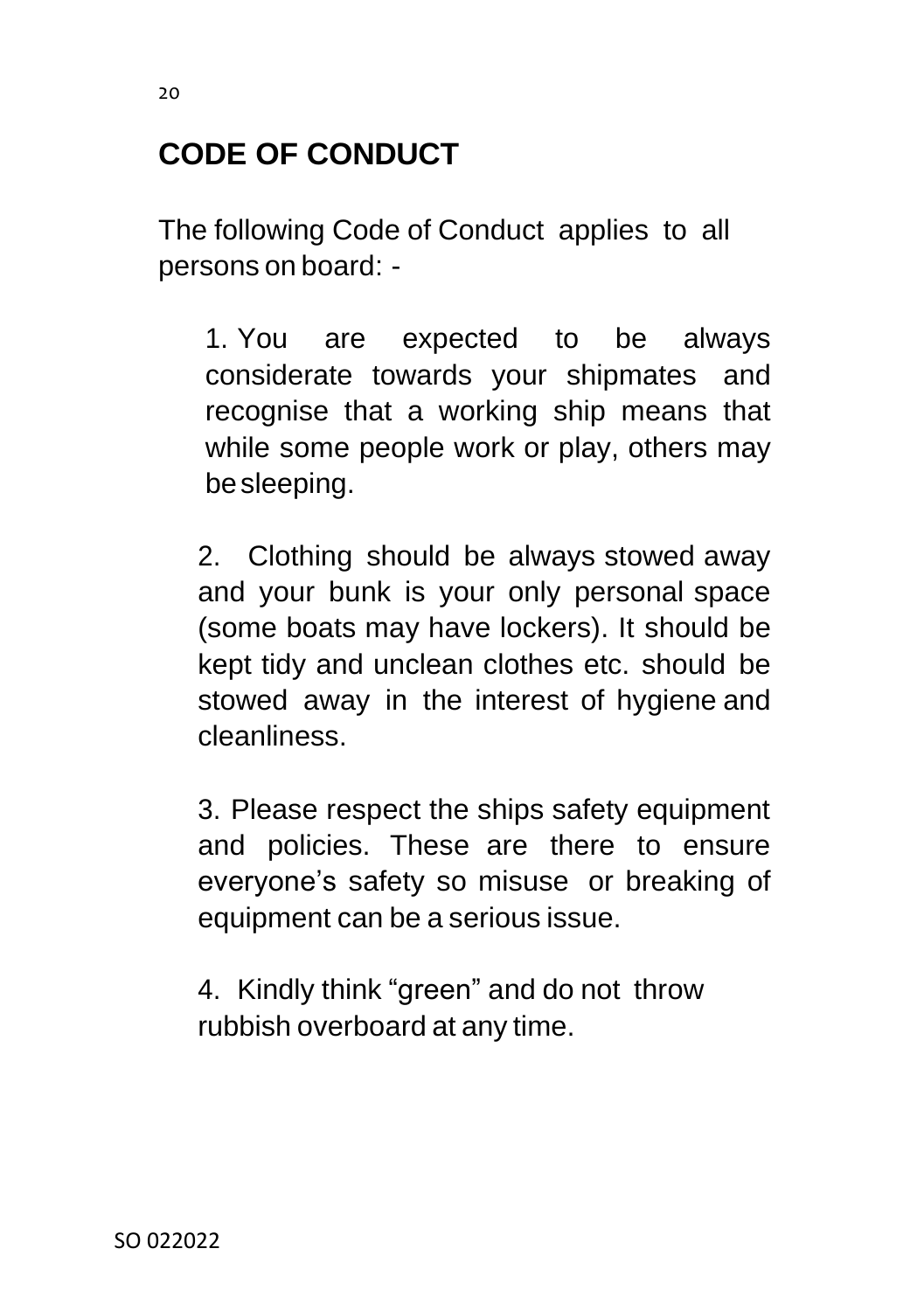5. Sail Training Ireland trainees are asked not to bring alcohol on board or drink alcohol without express permission of the crew. This will only happen in port. When ashore, excessive drinking, and underage drinking will not be tolerated, and every effort will be made to ensure age appropriate activities are available.

6. Smoking is allowed on board some vessels, but only in the approved area. Some vessels have an outright ban or may only allow e-cigarettes. It is best to check in advance. Please don't throw your butts over board.

8. Sail Training Ireland values what diversity amongst its trainees brings to a voyage and we make a conscious effort to make sail training accessible to as wide a cross section of society as possible. Respect and tolerance for those around you are essential and any form of behaviour that aims to isolate, bully or intimidate anyone on board will not be tolerated.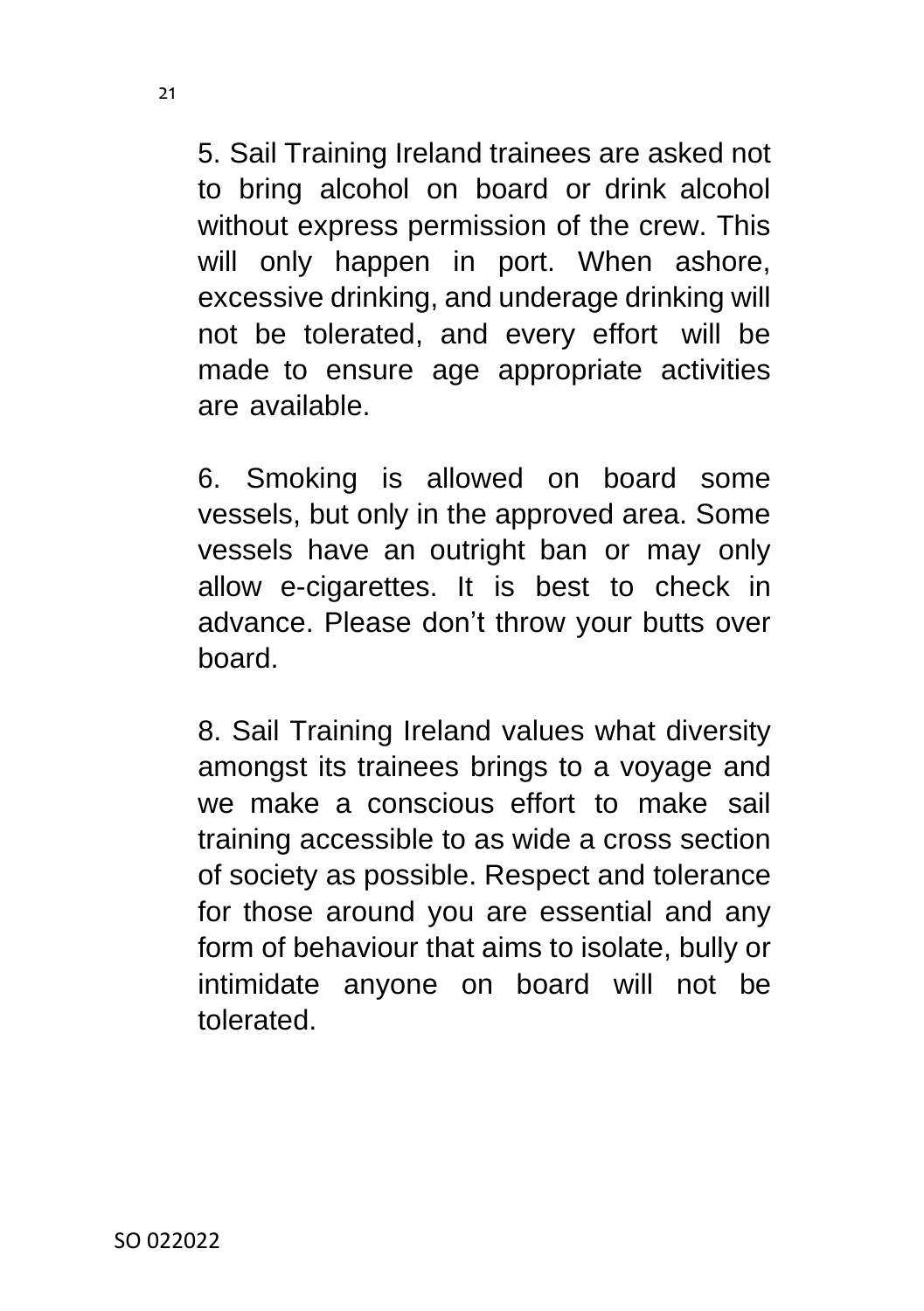# <span id="page-22-0"></span>**GLOSSARY OF NAUTICAL TERMS**

**Abeam** the direction that is 90º from the *bow on* either side of the ship **Aft** the back of the ship, towards the back of the ship **Amidship***s* in the middle *Astern* at the back or behind *Athwart* across **Athwart shi***ps* at 90º to the *fore* and *aft* line **Avast** order to STOP **Backstay** *standing rigging* leading from the mast to the ship's sides *astern* of that *mast* **Belay** to secure a *line Bend* to tie a rope, a knot which joins two ropes together **Block** pulley device to lead a rope **Boom** horizontal *spar* pivoted at one end, usually to support the bottom of a *fore* and *aft* rigged sail **Bow** front of ship **Bowsprit** *spar* extending forward from the *bow* of the vessel **Boxhauling** 3-point turn under sail **Braced square** *yards* are braced square when they are 90º to the *fore* and *aft line* of the *ship* **Braces** are used to move the *yards fore* and *aft* **Bracing** moving the *yards fore* and *aft* as required to maneuver, stop or trim sails **Brig** *two masted sailing vessel square rigged on both masts* **Clear away** lay out/prepare ropes, coils or other equipment so that it will function freely upon use **Close hauled sailing** as close as possible to the wind. In a *square rigged ship* this condition is achieved when her *yards* are braced as near to the *fore* and *aft* line as possible so that the wind coming over the bow fills the sails and drives the ship forward. Due to *yard* geometry this is usually no closer than 65º off the wind **Course** lowest *square-rigged sail* on each *mast*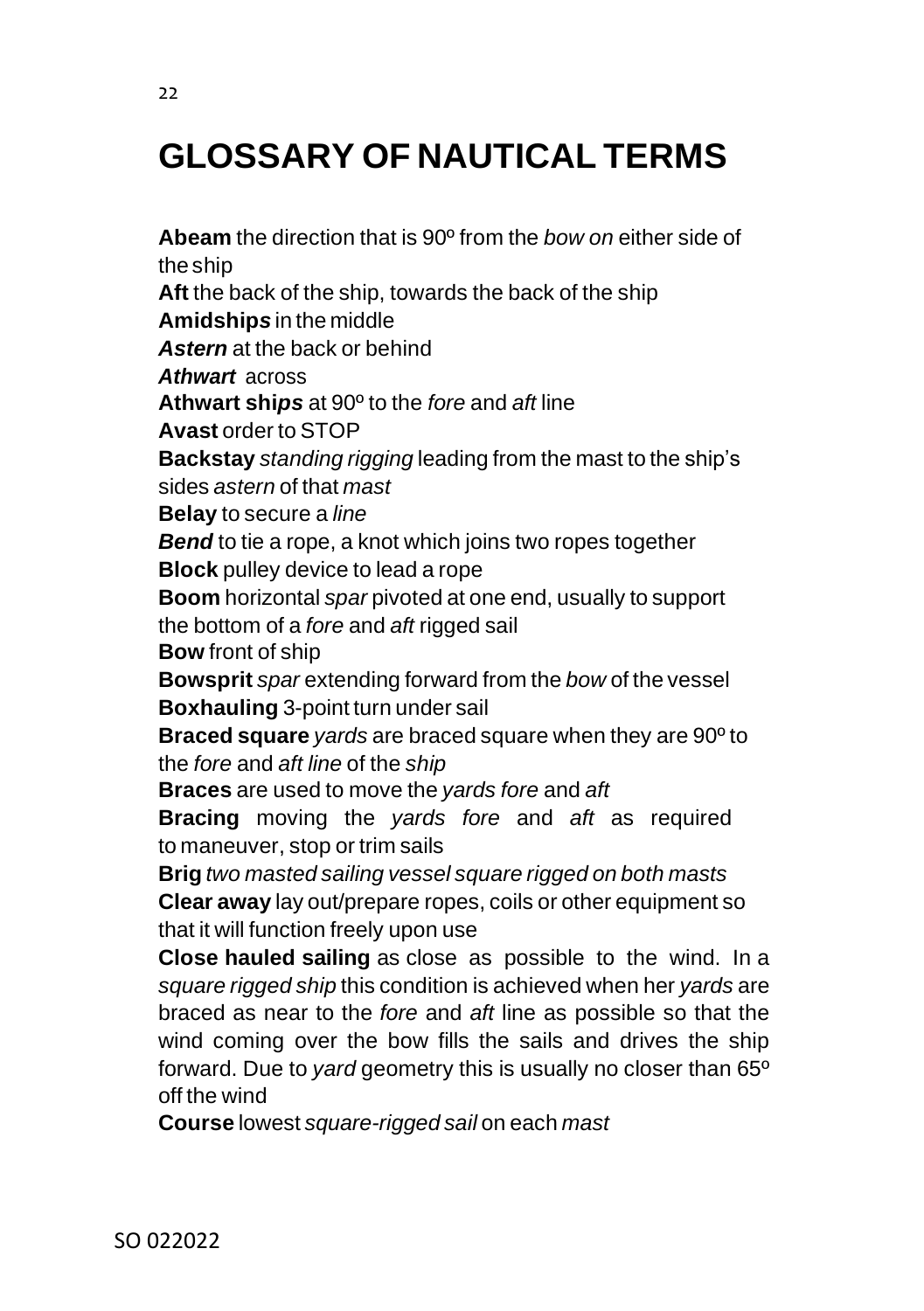#### **Crosstrees** *upper platforms* on *masts*

**Downhaul any** line which pulls down a sail, spar or other moveable object

**Ease** pay out slowly with care thus reducing strain on line **Foot** the bottom of a sail

**Footrope** wire ropes under a yard to stand on when handling sails

**Fore,forward** front

**Fore and aft** in the direction of the *ship, i.e. bow* to *stern*

**Full and by** sailing as close to the wind as possible with all sail drawing efficiently (slightly further off the wind than close hauled)

**Halyard** line used for hoisting sails and *yards*

**Hand over hand** to haul on a line slowly using one hand after the other

**Handsomely**slowly andcarefully

**Haul** to pull in, usually on a rope

**Head** top of a sail

**Helms' lee** informative order to indicate that the ship is about to tack

**Helms 'a weather** informative order to indicate that the ship is about to wear

**Jackstay** Metal bar along the top of a *yard* to which the *square sail* is attached

**Leeward** Away from the direction of the wind

**Leech** The *after* edge of a *fore* and *aft* sail or the lee (*after*) edge of a s*quare sail*

**Let go and haul** order to *brace* the *yards* of the fore mast onto the opposite *tack* when maneuvering

**Luff the** forward *edge* of a *fore and aft* sail, the *weather (forward*) side of a *square sail*

**Mainsail haul** order to *brac*e the *yards* of the main mast to the opposite*tack*whenmaneuvering

**Outhaul any** line used to pull a sail or piece of equipment outwards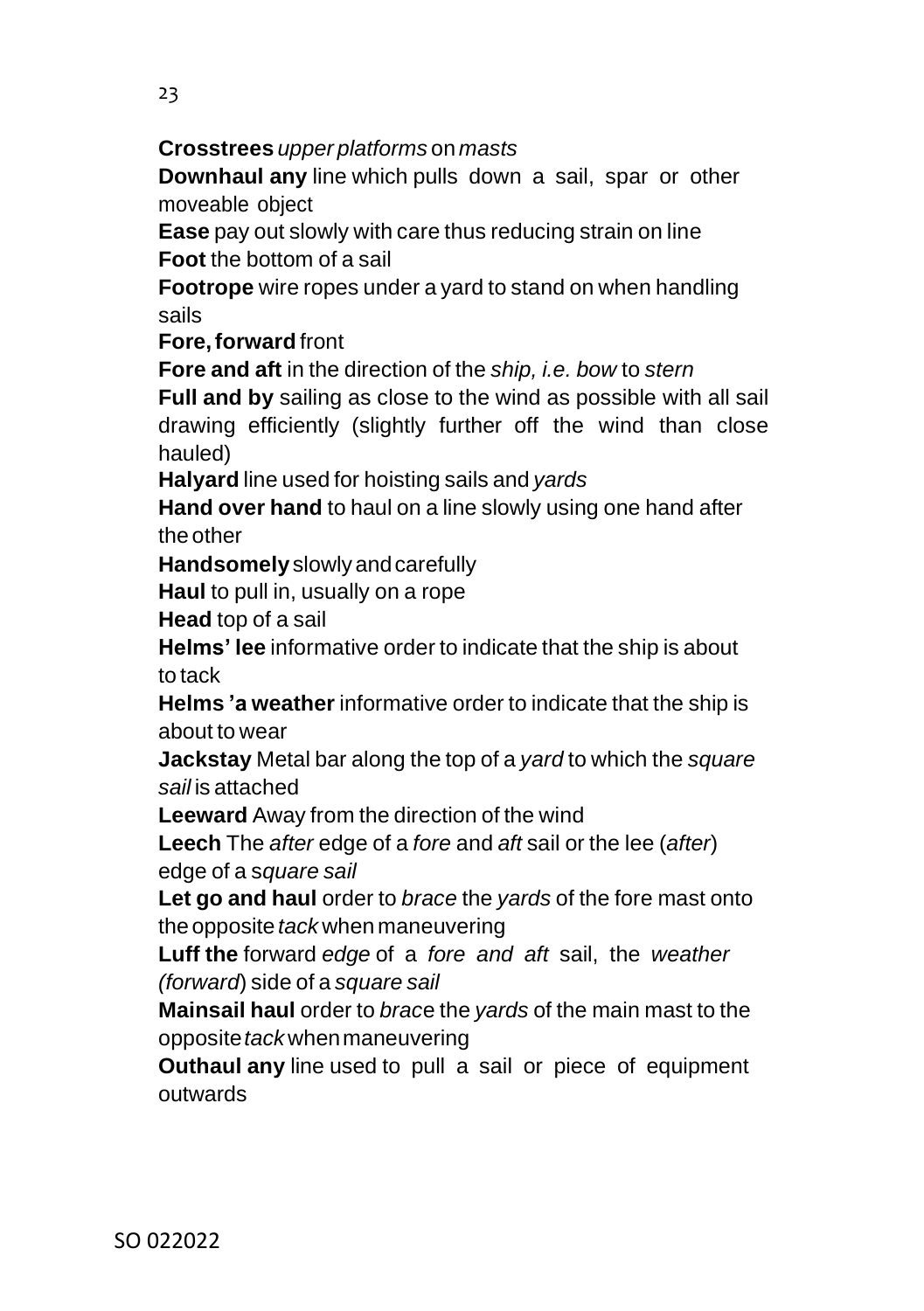**OOW** Officer of the Watch – Officer in charge of the conduct of thevessel

**Pinch** to sail too close to the wind so that the *luffs* of sails flap **Port** left when looking towards the *bow*

**Ratlines, ratbars** lines or bars attached to the *shrouds* which provide the rungs of the ladders when going aloft

**Rig** all *spars* and supporting lines

**Running rigging** moveable lines and *blocks* used for handling sails and spars

**Safety line any** line to which safety harnesses should be attached. A full brief on safety lines will be given on joining

**Ship traditionally** any vessel with at least three masts and *square rigged* on each mast, now used to describe any large vessel

**Square rig** traditional sailing ship *rig*, where main driving sails are attached to *yards* which lie *square* to the mast

**Square sail** sails which come down from the *yards*

**Square** at right angles to the *fore and aft* line

**Standing rigging** fixed lines (usually wire) used to support the *spars*

**Stern** back of ship

**Sheet** line attached to the clew of a sail which transfers the power of the wind to the ship

**Shroud lines** from the side of the mast supporting the mast from the side

**Spanker** aftermost *fore and aft* sail

**Spar** a general term for any wood, metal or other material solid support used in the rigging of a ship – it embraces *masts, yards, booms*etc.

**Stopper** a short length of line used to take the strain off a line while it is being *belayed*

#### **Tack**

- 1. Lines leading forward from the *clew* of the *courses*
- 2. The *windward (forward)* edge of a *square sail*
- *3. Forward* lower corner of a *fore and aft* sail
- 4. To turn the vessel such that its *bow* passes through the wind